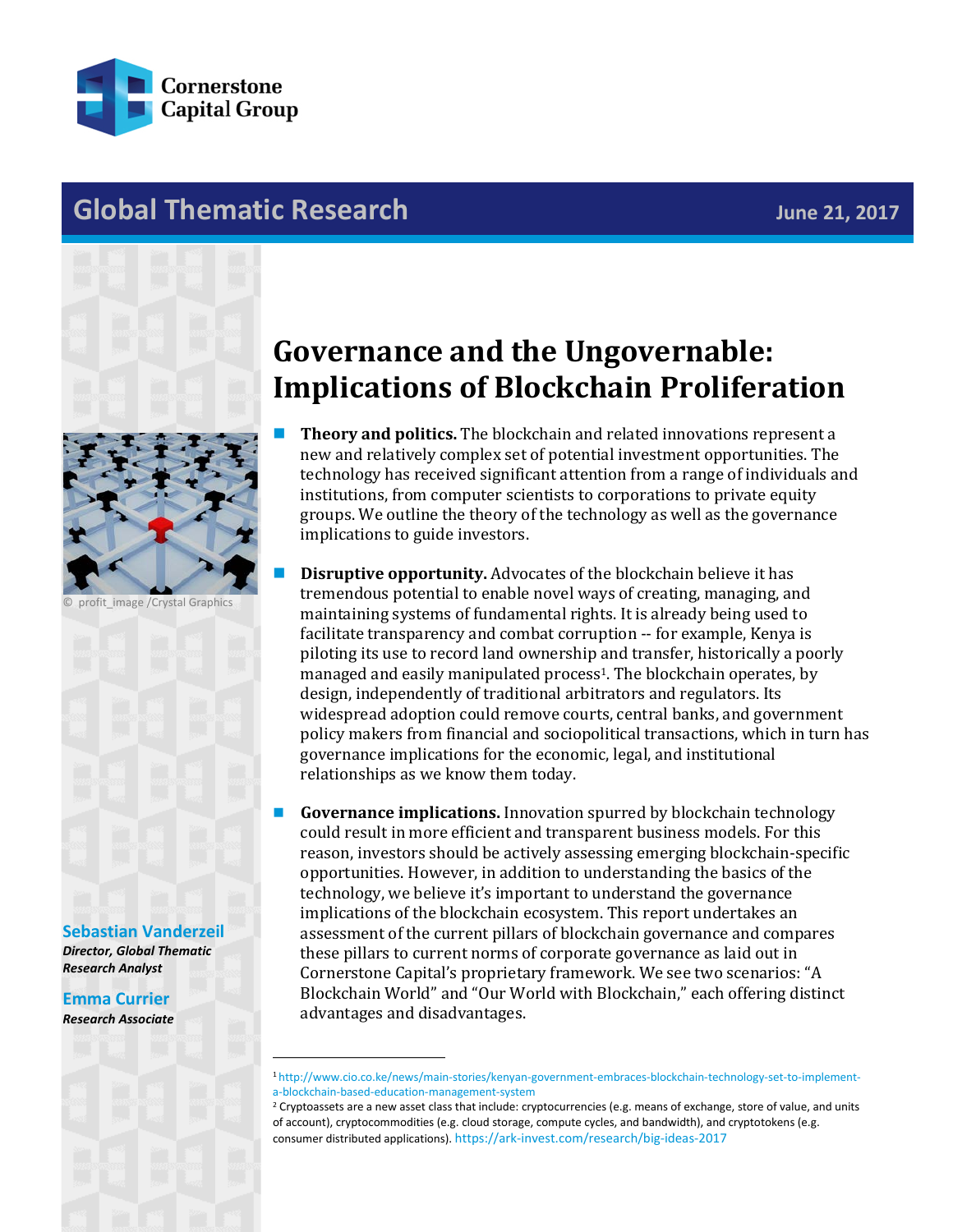# **The theory and politics of blockchain technology**

The blockchain is a digital trading platform for cryptoasset transactions<sup>[1](#page-1-0)</sup> that records a time-stamped history of all transactions. Key features of blockchain technology are:

- It is a public record (called the "ledger") through which people contract with each other; and
- Validation of transactions is decentralized, meaning a single individual or institution does not control it. Instead, each user has a copy of the public record, and each user's copy must validate a transaction for it to be accepted.

Bitcoin is the first and perhaps the most famous application using blockchain technology. As a cryptocurrency, bitcoin facilitates an alternative payment process, acting as a means of exchange, store of value, and unit of account. There is a finite number of bitcoins available, which allows the value of the bitcoins to change with the demand for bitcoins as a payment source. The first bitcoins sold for 0.3 cents per token in [2](#page-1-1)010<sup>2</sup>, and the price has since risen to over \$2,000<sup>[3](#page-1-2)</sup>, though investors have called out the record price levels as a bubble.

The original developers of Bitcoin built the application with the goal of reshaping financial power structures. Bitcoin was developed after the financial recession "as a counter-offensive against perceived political machinations, mass extortion, fiat inflation, and extensive banking fraud," and the developers were selfdescribed "crypto-anarchists."[4](#page-1-3) Bitcoin purists view the application as an opportunity to eliminate the need for third-party intermediaries in financial transactions.

However, Bitcoin is only one of many applications using blockchain technology, as the type of transaction is theoretically unlimited. For instance, blockchain technology can record the exchange of property rights or other legal agreements, or register votes. This could remove government and corporate institutions from transactions that, historically, these institutions were formed to supervise. The blockchain community suggests that the technology can correct the power disparities between institutions and individuals, indicating an objective of reforming sociopolitical relationships, not just financial relationships. We therefore focus on the blockchain to discuss the theory underlying the range of applications using the technology.

<span id="page-1-0"></span><sup>1</sup> Cryptoassets are a new asset class that include: cryptocurrencies (e.g. means of exchange, store of value, and units of account), cryptocommodities (e.g. cloud storage, compute cycles, and bandwidth), and cryptotokens (e.g. consumer distributed applications)[. https://ark-invest.com/research/big-ideas-2017](https://ark-invest.com/research/big-ideas-2017)

<span id="page-1-1"></span><sup>2</sup> [https://www.wired.com/2011/11/mf\\_bitcoin/](https://www.wired.com/2011/11/mf_bitcoin/)



**The original developers of Bitcoin built the application with the goal of reshaping financial power structures**

**The blockchain community suggests that the technology can correct the power disparities between institutions and individuals**

<span id="page-1-2"></span><sup>3</sup> <https://99bitcoins.com/price-chart-history/>

<span id="page-1-3"></span><sup>4</sup> <https://news.bitcoin.com/bitcoin-built-incite-peaceful-anarchy/>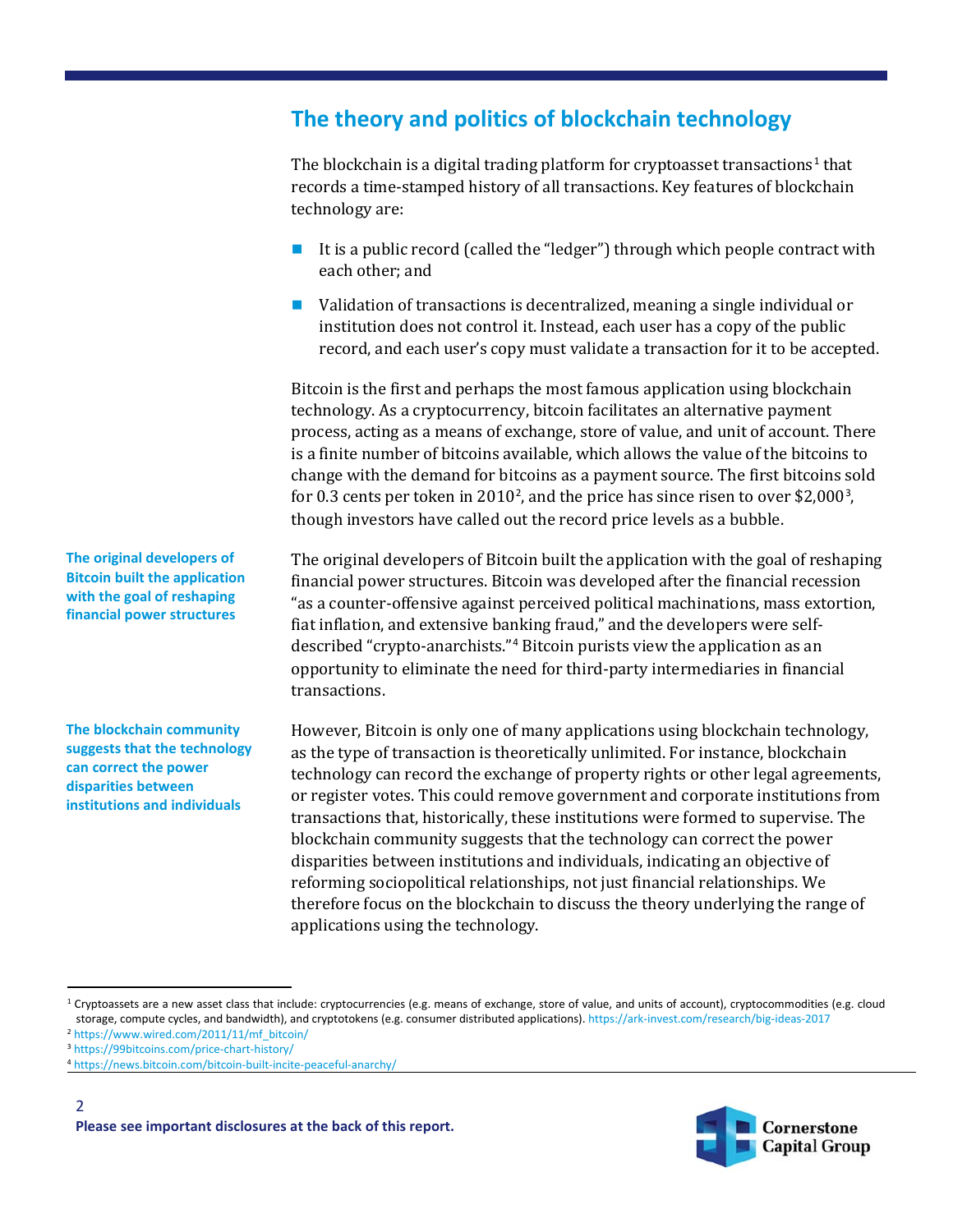In examining blockchain governance, we utilize the research, writings, and opinion pieces from  $\rm Ethernet$ , a nonprofit organization that supports the development of new technologies and applications and has a strong and wellknown role as a blockchain technology advocate. Early examples of applications that Ethereum helped develop and run include:

- Weifund, a crowdfunding platform;
- Airlock, an application to interact with machines connected to the internet; and
- $\blacksquare$  Provenance, a project to increase the transparency of supply chains.

# **Blockchain governance**

Within Ethereum, there are two relevant pillars that we see as forming the "governance." These general pillars are:

**All interactions through the blockchain platform are preprogrammed**

**Every user can see every transaction**

**1) Ex-ante rule setting.** This means that all interactions through the blockchain platform are pre-programmed. Once an event happens or certain conditions are met, the transaction is executed as per the programming in the code, without the involvement of lawyers, financiers, or judges. Once executed, the transaction cannot be undone. The immutable nature of the code means it cannot be corrupted and users have a full understanding of the outcomes. In rare circumstances, users can migrate to new blockchain applications (a tactic called a hard fork) when a code error is discovered in the existing blockchain programming, as occurred for Ethereum in [2](#page-2-1)016<sup>2</sup>.

**2) Radical transparency.** The public nature of the ledger allows every user to see every transaction. The use of a public ledger is not novel; public ledgers such as land registries have existed for centuries. But three elements of the blockchain make it different from existing public ledgers:

- **All interactions are registered on a list that is replicated on computers across** the globe;
- All interactions are continuously and automatically compared against the multiple copies to prevent corruption or fraud; and
- The ledger list is publicly and instantaneously available to all participants, rendering it "auditable" to the public, rather than to a centralized institution.



<span id="page-2-1"></span><span id="page-2-0"></span> <sup>1</sup> For an overview and infographic of Ethereum, se[e https://blog.ethereum.org/2015/06/21/ethereum-messaging-masses-including-fathers-via-infographic/](https://blog.ethereum.org/2015/06/21/ethereum-messaging-masses-including-fathers-via-infographic/) <sup>2</sup> <https://www.bloomberg.com/features/2017-the-ether-thief/>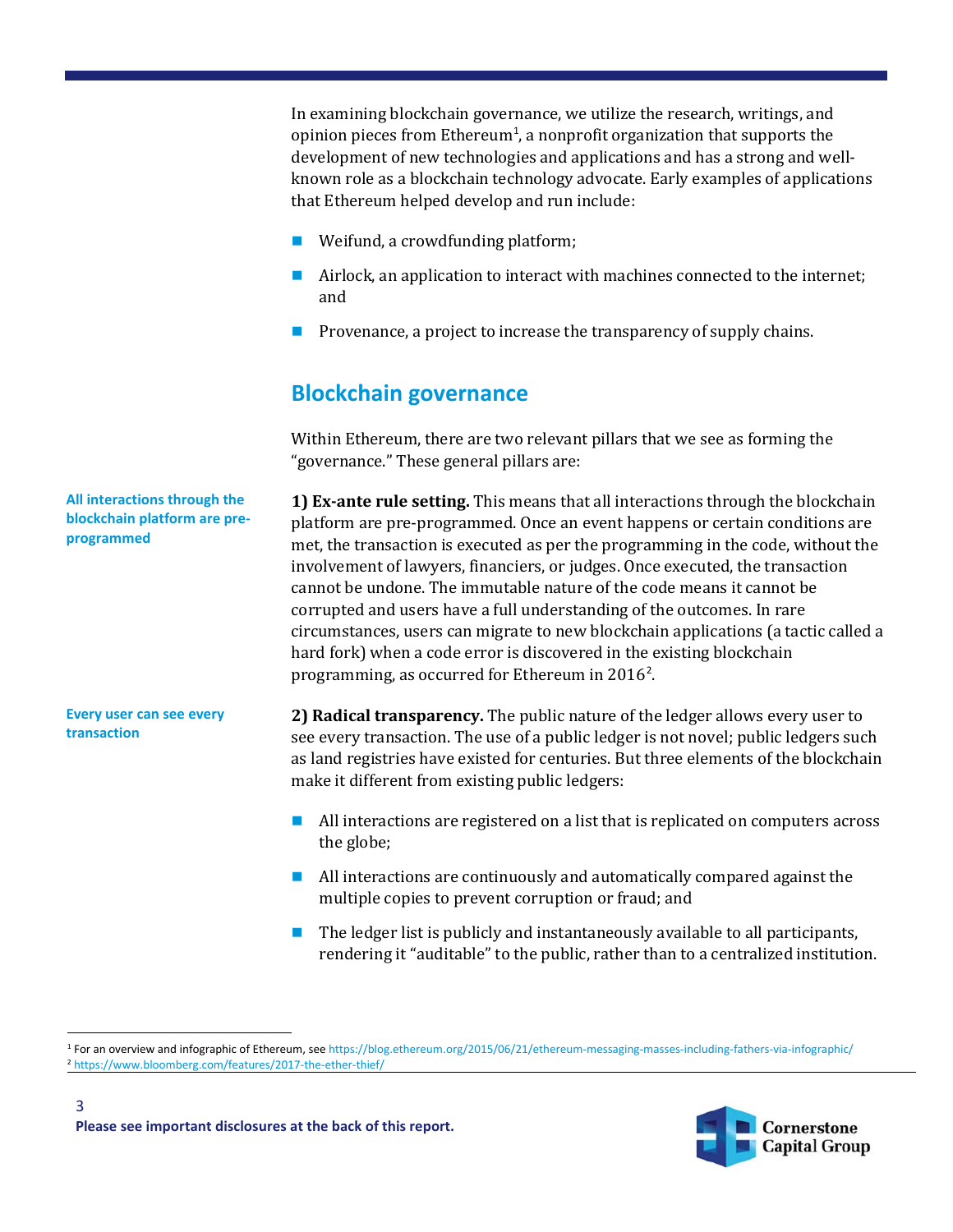#### **Comparisons with corporate governance**

We compare the tenets of blockchain governance and corporate governance, with the goal of examining how the blockchain reflects, differs, and possibly advances current corporate trends. In our 2015 report [The Networked](http://cornerstonecapinc.com/2015/07/flagship-report-the-networked-corporation/)  [Corporation,](http://cornerstonecapinc.com/2015/07/flagship-report-the-networked-corporation/) we outlined the catalysts transforming the industrial corporation model to a "networked" paradigm:

- **Broader understanding of stakeholders, including a more assertive** shareholder base;
- Higher degree of public scrutiny and engagement; and
- Growing importance of intangible assets in the valuation of companies, with 80% of corporate value now derived from intangible assets.

The networked corporation creates value through the interactions of its network members (i.e., its stakeholders), an evolution from industrial corporations that saw their responsibilities as limited to satisfying shareholders. Stakeholders are now understood to include shareholders, employees, customers, regulators, and broader society. Corporations have increasingly engaged these stakeholders in dialogue and negotiation.

The blockchain replaces this negotiation and arbitration with computation. It pre-programs interactions that are limited to pre-identified participants, computationally executing and monitoring the interactions. This structure eliminates corruption and equalizes power across all users. However, the explicit exclusion of institutions limits the input and consideration of other stakeholders.

In addition, the blockchain doesn't reflect the intricate relationships in civil society. Blockchain proponents point to its relative simplicity as one of its strengths, but this simplicity could put blockchain-driven business models at odds with the ever-increasing complexity of broader society—in particular, with the shift toward corporations engaging with the public and organizations representing the public's interests.

However, the blockchain's ability to support a high level of transparency presents an opportunity to enhance corporate governance. Platforms such as Ethereum are dedicated to fostering new business models and applications using blockchain technology and cryptoassets, essentially creating a digital sandpit for software developers and investors to interact and innovate.

In sum, while blockchain governance is the antithesis of the modern, stakeholder-focused corporate governance approach, it could facilitate new approaches to improving transparency.

**The networked corporation creates value through the interactions of its network members (i.e., its stakeholders)**

**The blockchain replaces this negotiation and arbitration with computation**

**The blockchain's transparency presents an opportunity to enhance corporate governance**

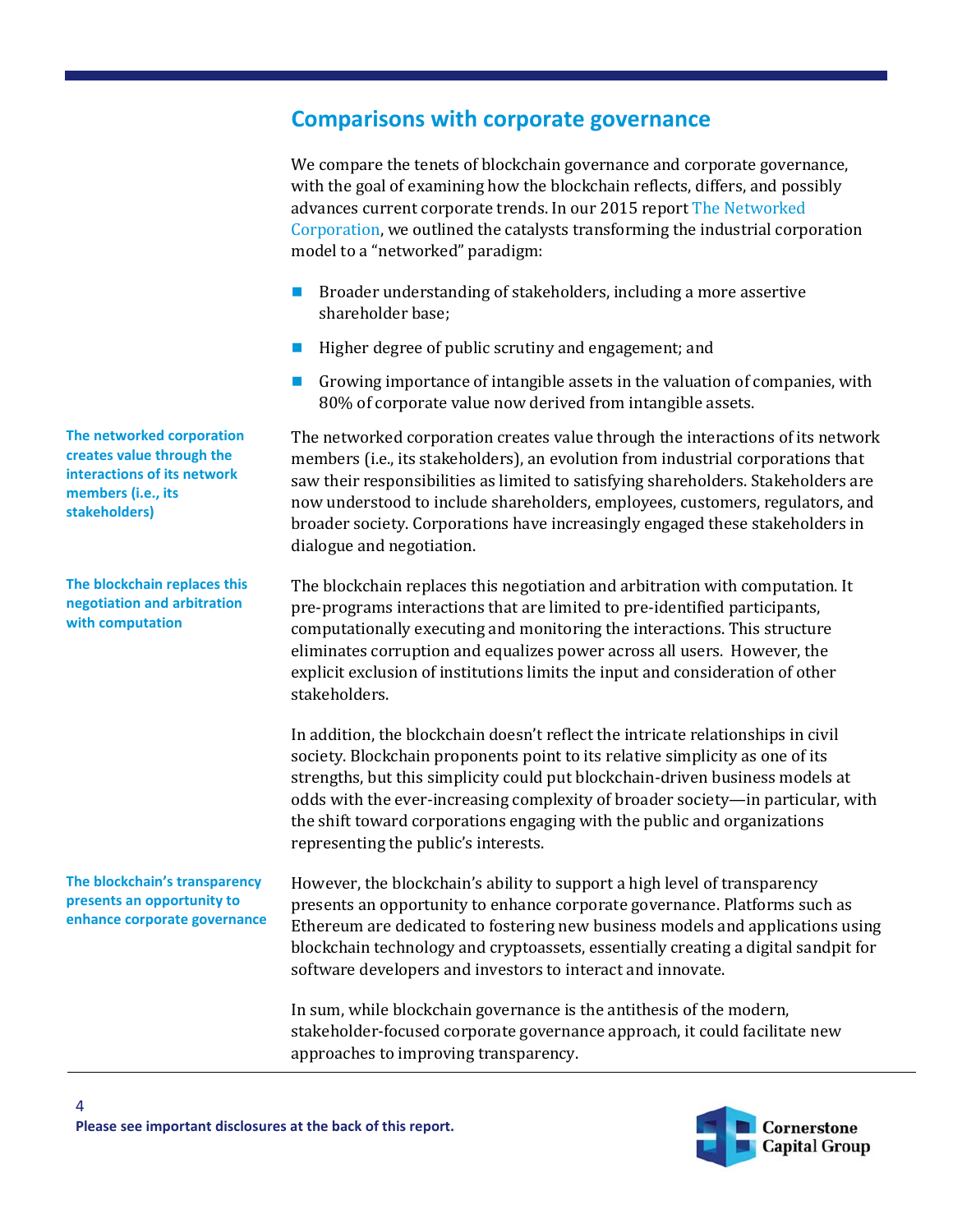### **Two scenarios**

Blockchain technology will have significant economic, legal, and sociopolitical implications as it evolves. We examine two scenarios for the evolution of blockchain governance in the context of corporate governance.

#### **"A blockchain world"**

A blockchain world entails full integration of the technology into society, with technology replacing the roles of governments and intermediary corporations. In this scenario, the blockchain is not only used to facilitate payments for goods and services, but also serves as a legal platform for exchanging contracts and as a political platform for voting. This model uses blockchain governance pillars as the basis for all transactions, as well as potentially for rules driving broader society.

Blockchain proponents state that rebuilding governance around a transparent technology could reorient society towards greater equality and efficiency. Assets such as cars and real estate could be tied to blockchain contracts, organizations could be directed by members, shareholder voting could be completely transparent, and governments could be restructured to strengthen individual rights.

Blockchain technology that facilitates reductions in information transaction costs could also reshape the structure of companies. Historically, decreases in information costs have caused the structure of corporations to flatten, as fewer mid-level positions are necessary to contextualize and transfer information. A blockchain world could continue this flattening, as the public ledger could cheaply and efficiently facilitate the auditing and information-collecting functions of mid-level positions. An extension of this scenario could allow for preprogrammable contracts and the trading of cryptoassets to automate high-level corporate decision-making. While this is scenario in unlikely to materialize any time soon, corporations could, in theory, operate autonomously with only a small group of people required to oversee operations and adjust for any anomalies.

However, achieving this level of integration would not necessarily yield the results blockchain proponents envision. For instance, the process would inherently include breaking down the current system of institutions to the possible detriment of those reliant on these institutions, such as employees who perform bureaucratic tasks and technologically disadvantaged groups. Once the blockchain world is created, a new form of discrimination could also develop from the very nature of the public ledger, as users could potentially discriminate against other users based on previous transactions. Furthermore, power could be consolidated with individuals or institutions possessing technological capabilities, resulting in unequal power structures that the blockchain was



**Blockchain technology that facilitates reductions in information transaction costs could also reshape the structure of companies**

**Once the blockchain world is created, a new form of discrimination could also develop from the very nature of the public ledger**

5



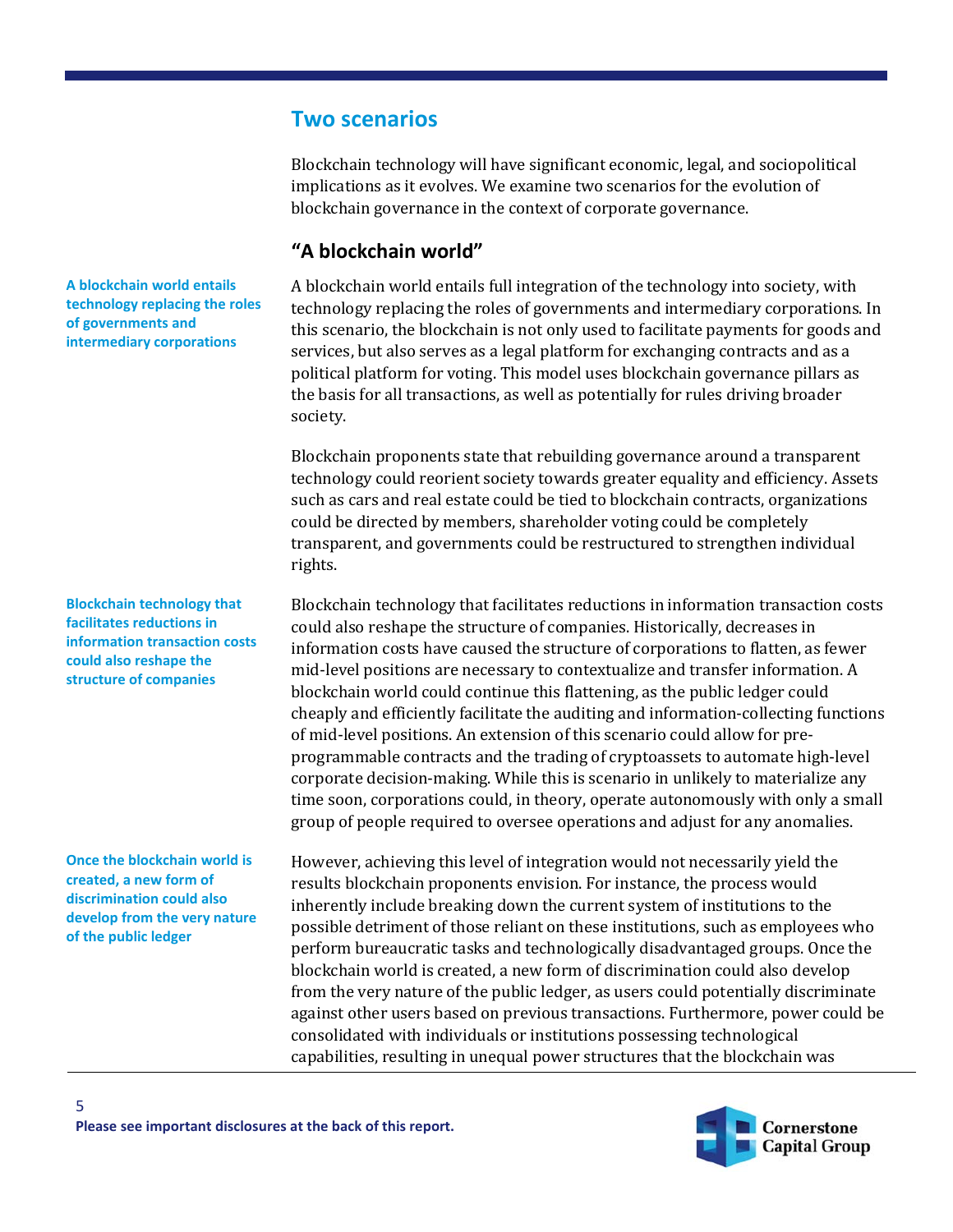supposed to eliminate. Any blockchain-enabled power structure would benefit from the lack of ex-post arbitration or judgment.

In addition, a fully integrated blockchain world faces ironic concerns around privacy. Though a goal of blockchain technology is to facilitate radical transparency in transactions, the users executing the transactions may not necessarily have to be open about their identities. It is possible that users could chose aliases rather than divulge their identities, which would limit their accountability to counterparties.

#### **"Our world with blockchain"**

Our world with blockchain technology entails integrating blockchain technology into existing social structures. Systems that are increasingly more complex, deteriorating, or underdeveloped could benefit from the radical transparency that blockchain technology offers. At the same time, system transparency advances the ability of corporations to answer stakeholders' increasing demands to engage with the public. This world contradicts many of the principles of the blockchain purists, who are aiming for the radical change described in our first scenario.

Opportunities exist for the blockchain to provide value to corporations as well, particularly those that face calls for transparency on environmental impact, ethical practices, and labor rights in their supply chains. The complexity of most supply chains is increasing, with global sourcing and demand, but companies typically respond to calls for transparency by citing prohibitive expenses. Blockchain technology could provide a publicly available, auditable database to cheaply track products and services across the globe, dramatically reducing the cost of achieving transparency. For example, an identification code could be stamped onto every food item, publicly recorded on the blockchain for consumers to track as it passes through each step of the supply chain. The Ethereum application Provenance offers a platform to create a digital token for products, allowing businesses to verify their supply chain integrity and consumers to track products' histories<sup>[1](#page-5-0)</sup>.

# **Blockchain investment opportunities**

Both scenarios of a blockchain future offer investable opportunities. The integration of blockchain technology into existing structures has already started, presenting opportunities from both blockchain technologies and companies that use blockchain technologies creatively within the current system of corporate



**Our world with blockchain technology entails integrating blockchain technology into existing social structures**

**Blockchain technology could provide a publicly available, auditable database to cheaply track products and services across the globe, dramatically reducing the cost of achieving transparency**

<span id="page-5-0"></span> <sup>1</sup> <https://www.provenance.org/>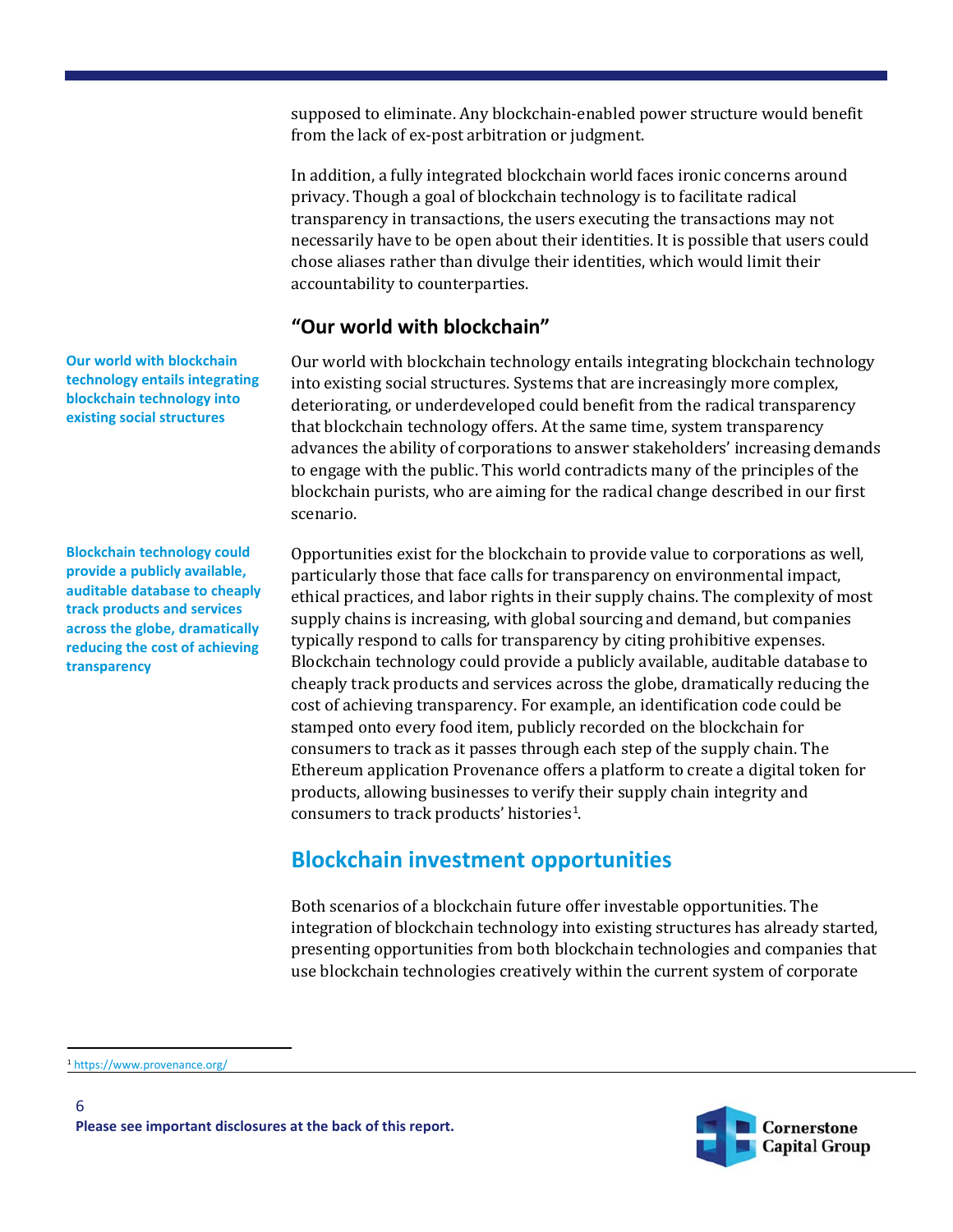governance. We outline potential blockchain investments and highlight the range of organizations in the blockchain investment universe.

**Investing in a specific blockchain application is similar to investing in a startup** Investing in a specific blockchain application is similar to investing in a startup. Investors can provide developers with capital in return for cryptocoins of the application being developed. The products facilitated by the application require the specific application's coins, and thus the coins appreciate as demand grows for the application. Like investing in a startup, investors receive the return on their invested capital from the organization going "public" and selling their coins as if in an initial public offering.

We also see a range of emerging options for investors interested in blockchain technologies:

- **Venture strategies** focused on a range of blockchain applications and cryptoassets are emerging. Venture capital funds offer an opportunity to invest in new products and services that are funded through cryptoassets or facilitated by the underlying blockchain technology.
- **Specific blockchain applications** are growing as an investable universe. Applications such as the clean technology facilitation service SolarCoin offer a platform to reward generators of solar electricity and reduce the payback period of solar installation $^1$  $^1$ .
- **Existing corporations implementing blockchain technologies** could increase efficiency and decrease information costs. Samsung recently announced a blochain platform for customers to securely access business services with a onetime authentication, initiate financial transactions, and create secure digital signatures without a need for third-party authentication<sup>[2](#page-6-1)</sup>.

## **Conclusion**

Blockchain technology offers scope to innovate and experiment with new forms of governance. The innovation, as it currently stands, contrasts with the recent trends of corporate governance. We see a future where the blockchain allows for the transparency of systems that corporate governance is currently unable to provide, with benefits to the public at large that justify the new model of governance. However, we recognize that the future could involve significantly more blockchain integration if it can replace existing institutions and power structures.

*Note: This report draws heavily on 'Governance in Blockchain Technologies & Social Contract Theories' by Wessel Reijers, Fiachra O'Brolchain and Paul Haynes, Ledger Vol 1 (2016) pg. 134-*

*151. Available* [here](http://www.ledgerjournal.org/ojs/index.php/ledger/article/view/62/51)*.*



<span id="page-6-0"></span> <sup>1</sup> <https://solarcoin.org/en/front-page/>

<span id="page-6-1"></span><sup>2</sup> <https://www.samsungsds.com/global/en/solutions/off/nexledger/Nexledger.html>